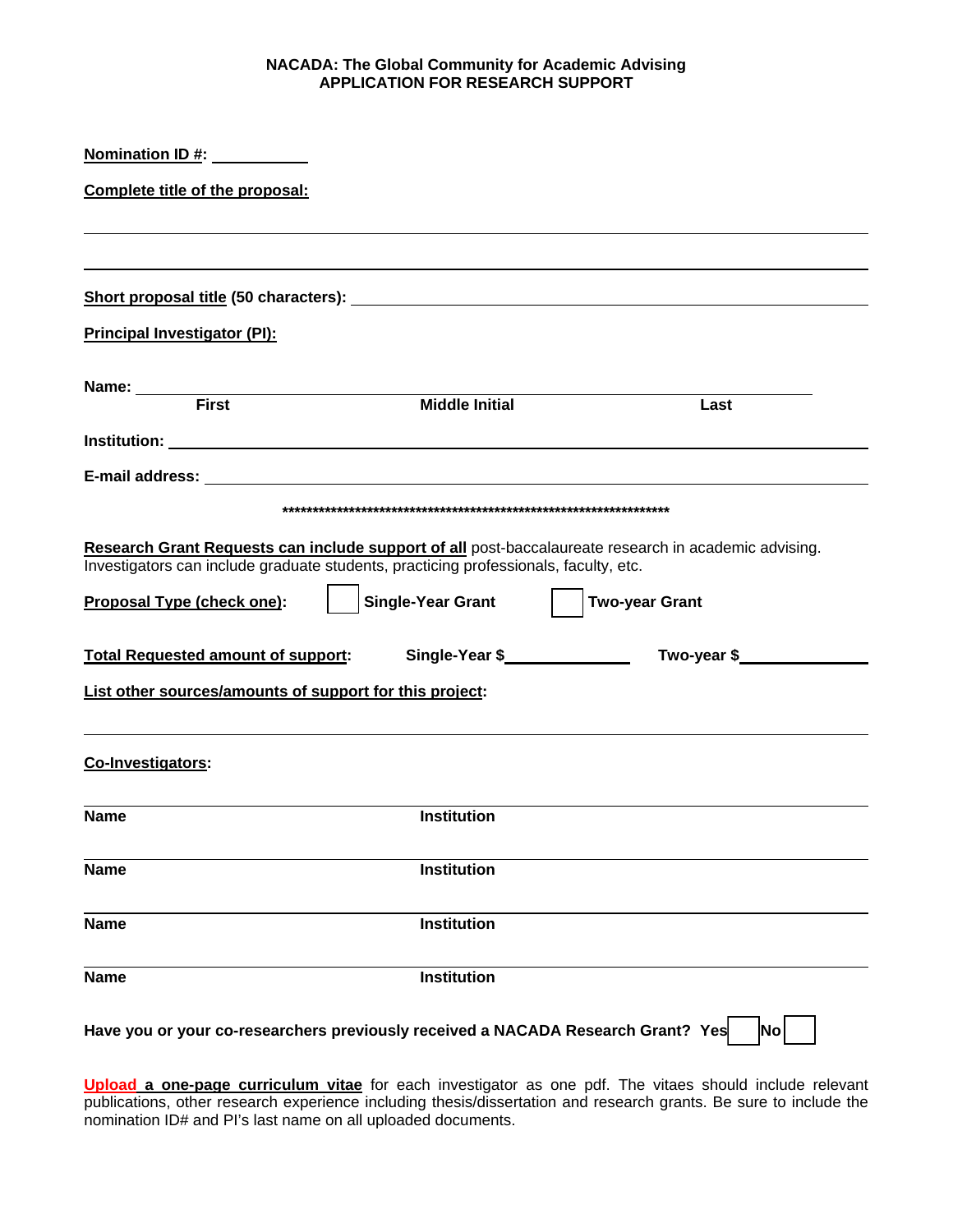**In this space provide a one-paragraph biographical statement that identifies investigator experience relevant to this grant proposal:** 

**Upload the following as one pdf entitled "PROJECT PROPOSAL NARRATIVE"** (include the nomination ID# and PI's last name on the uploaded document):

## **PROJECT PROPOSAL NARRATIVE**

Overview. The following sections should be included in an uploaded narrative of your project proposal:

- Abstract
- Introduction (including theory under review and relevant literature)
- Importance of the research question/results
- Procedures
- **Outcomes**
- References cited
- Timeline
- Budget
- Human Subjects (IRB) approval or progress towards those approvals

# **ABSTRACT**

Provide a **200-word abstract** of your proposal (to be reprinted on the NACADA Web site if your proposal is funded). Describe:

- $\bullet$  the focus of your research;
- $\bullet$  the theory to be tested or described;
- $\bullet$  the advising issues to be addressed;
- your design, methods, and analysis; or disciplinary approach and
- probable outcomes.

#### **INTRODUCTION**

1. Identify the primary theory/theoretical model(s) under review. Are you testing a new model? If so, describe. **(Length: one-half to one page.)**

2. Provide a list of literature relevant to your proposed study (literature review). Given your theory/theoretical model, comment on the relative strengths or weaknesses of previous research or arguments. What are the implications of the research for your proposed study? **Length: One to one and one-half pages.**

# **IMPORTANCE OF THE RESEARCH QUESTION/RESULTS**

Describe the implications of this proposed study for the field of academic advising. **Length: One page.**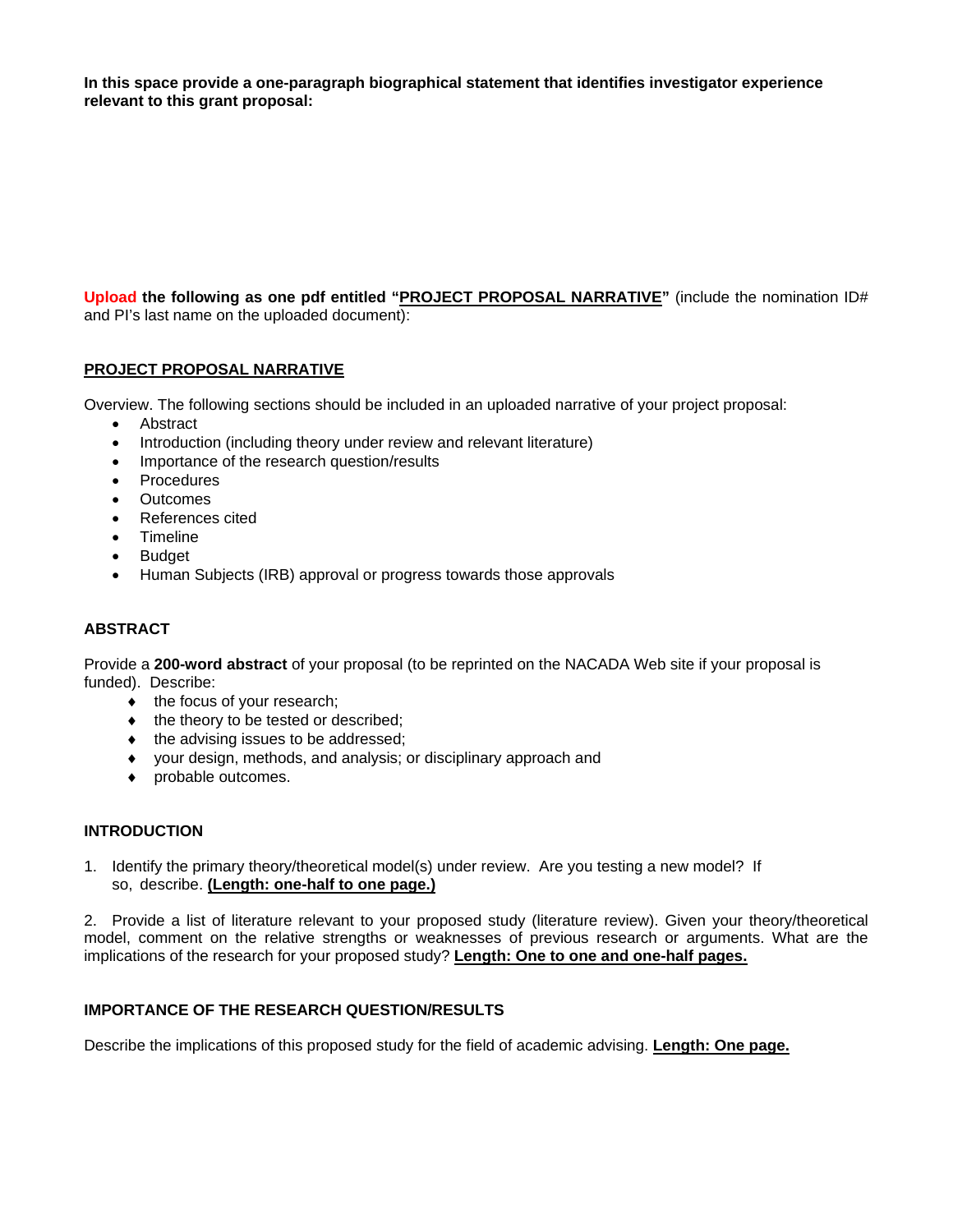## **PROCEDURES**

Describe your method of inquiry and discuss the design of your study. Include:

• The specific research question(s) / hypotheses to be answered by this research. These should relate directly to the model or theory under investigation;

- Methods/disciplinary approach. If social science approach include:
	- (1) Measures, instruments to be used (if applicable);
	- (2) Sampling techniques and controls (if applicable);
	- (3) Procedures for gathering data, or steps to collect qualitative information, including a detailed description of your qualitative techniques; and,
	- (4) Descriptions of analytical or evaluative procedures.

 If other disciplinary approach (e.g. narrative analysis, historical research), include rationale consistent with the research tradition of that field.

# **Length: Two pages.**

## **OUTCOMES**

- 1) Discuss the anticipated outcomes of your research.
	- -How do/will they relate to the hypotheses/research question? -What are the implications for academic advising?
- 2) Are there limitations to this study (e.g., only focused on one population of advisees)? -Discuss the generalizability or impact of your findings to other institutions/other types of institutions?

## **Length: One page.**

# **REFERENCES CITED WITHIN THE PROJECT PROPOSAL NARRATIVE**

Upload a pdf of the references cited within the application narrative. This bibliography should also include any additional reference materials (as known) to be utilized within the study. **Length: as needed, determined by the references cited.** 

# **TIME LINE**

Provide a time-line for accomplishing each component of the study, including submission of periodic reports as well as the completed report to the NACADA Research Committee.

# **Length: One page. Include start and end dates for intended research**

# **BUDGET**

Itemize and describe the costs of your project in U.S. dollars. Include materials, mailing and support services (such as typing or clerical work). Indicate to what extent your institution will also contribute to this project (e.g., by providing computer funds, clerical support, printing, mailing, production and travel costs). Note: a budget example is provided by the Research Committee chair on the grant application website.

Items that have typically been covered by the NACADA Research Support Program include:

- Costs of instruments, questionnaires, etc.
- Printing/mailing costs associated with data collection and analysis
- Reasonable and justifiable incentives for participation
- **Travel necessary for data collection**
- Stipends for clerical and research assistance directly related to study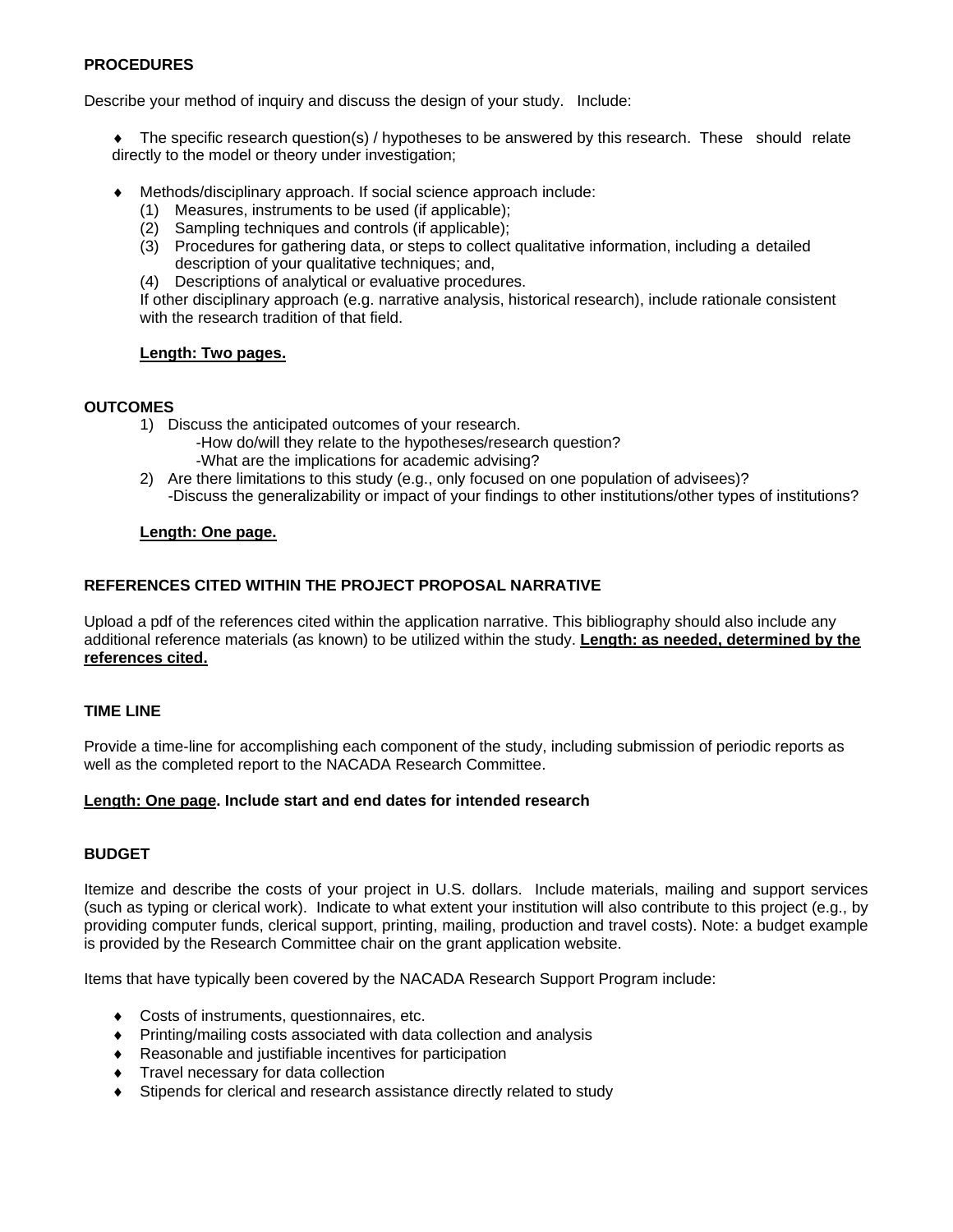Institutions would normally be expected to provide (without cost to NACADA):

- All necessary equipment, e.g., computers, computer accessories, etc.
- ◆ Permanent staff salaries
- Small equipment that becomes personal property (e.g., voice recorders)
- ◆ Software
- Staff In-service training
- Travel not relevant to actual data collection
- In-house consultant assistance
- $\bullet$  Institutional overhead costs, including computer time

#### **Length: As needed**

## **HUMAN SUBJECTS CLEARANCE**

Institutional Review Board (IRB) *approval* for the study is not required at the time of grant application submission.. IRB *approval* is required before distribution of grant funds.

NACADA accepts only Human Subjects Clearance letter(s) with signatures from the applicant's institutional review board (IRB) and the review boards of any other institutions involved in the proposed study.

Applicants should **upload** a pdf of the original, signed IRB letter when submitting the grant application. In cases where the IRB approval process is not yet complete, **upload** a pdf of the IRB application(s). IRB approvals issued after the grant application upload may be faxed to the NACADA Executive Office at 785-532-7732 with the notation "attention research grants" and the name of the study. The approval also may e-mailed as an attachment to nacada@ksu.edu with the same notation in the subject line.

IRB approval from all institutions involved in the proposed study should be sought prior to submitting a NACADA grant application. Preference during screening is given to grant applications with completed IRB approvals on file with NACADA. Submit questions regarding IRB approval to Research Committee chair (find contact information at http://www.nacada.ksu.edu/About-Us/NACADA-Leadership/Administrative-Division/Research-Committee.aspx)

#### **Notes to applicants:**

#### **RESPONSES TO PROPOSAL CATEGORIES**

- **Proposals should include complete copies of all instruments, surveys or questionnaires to be used. Reference list should include complete citations for all works cited within the narrative.**
- **Proposals unresponsive to the application items will not be read.**
- **Proposals written for another audience (e.g., dissertation proposals, grants prepared for other funding sources) will not be read by the Committee.**
- **Proposals for institutional assessment or evaluation will not be read.**

**It is imperative** that applicants describe their projects clearly, defining the objectives and the methodology they will employ. The project **must be placed in an academic advising context** (refer to relevant scholarship in advising) and must be supported both in its relevance to the field and to the applicant's personal or institutional goals. Applicants must explain how their background and experience are relevant to the proposed project. Comment on the feasibility of completing the project within the stated time-line and on the adequacy of resources and facilities to be found in your own or partner institutions necessary for the completion of the project (e.g., access to computing facilities). Budgets must provide an explanation of why each item is needed to conduct the proposed project. Find on the following page a sample **budget form** for your use.

Grant recipients are expected to present findings of the NACADA funded study at a NACADA-sponsored event and submit a manuscript based upon results for consideration by the *NACADA Journal*. Find *Journal* manuscript guidelines at http://www.nacada.ksu.edu/Resources/Journal/Publication-Guidelines.aspx

Questions concerning the Research Support Program should be directed to the Research Committee Chair http://www.nacada.ksu.edu/About-Us/NACADA-Leadership/Administrative-Division/Research-Committee.aspx